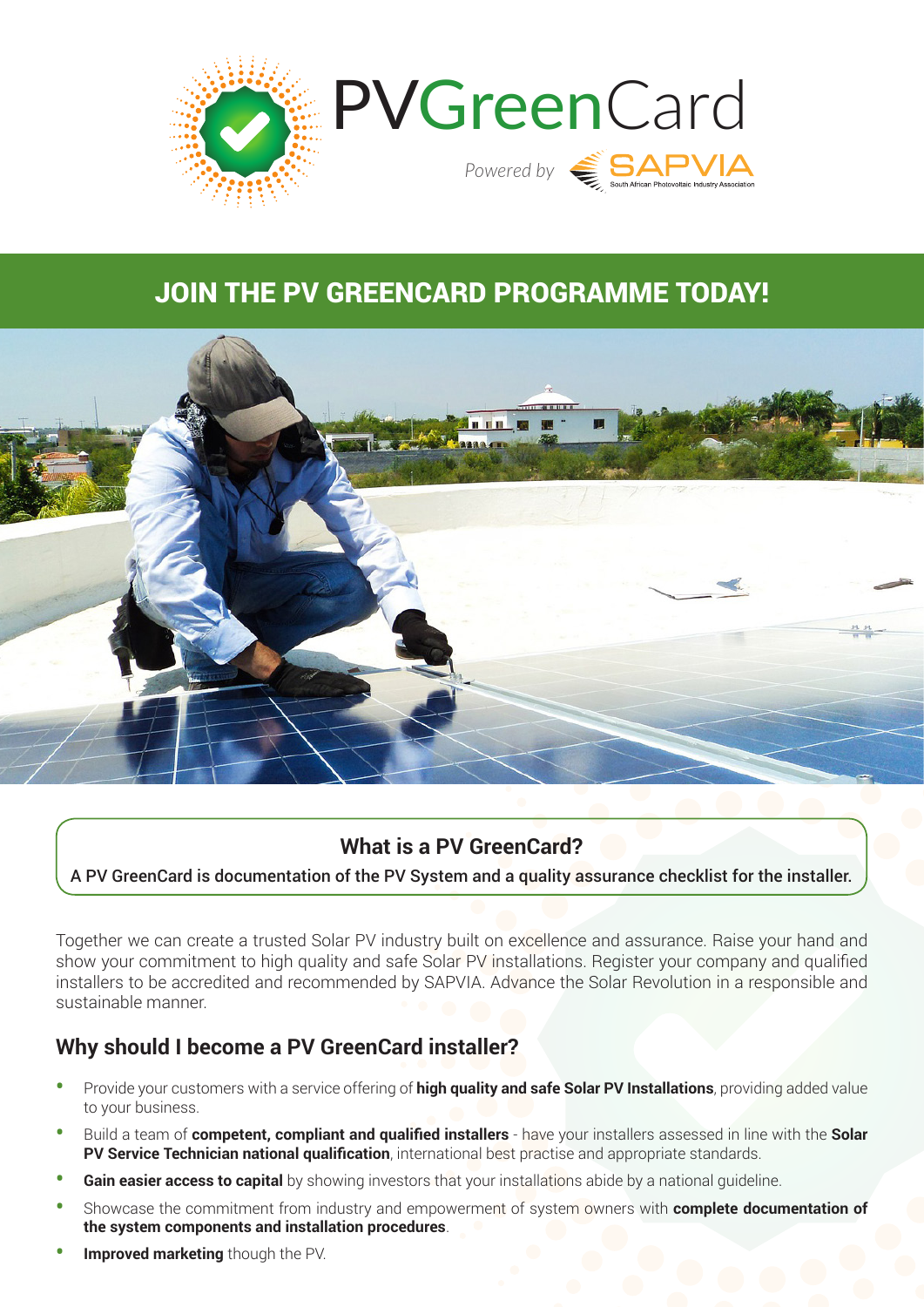## HOW TO REGISTER?